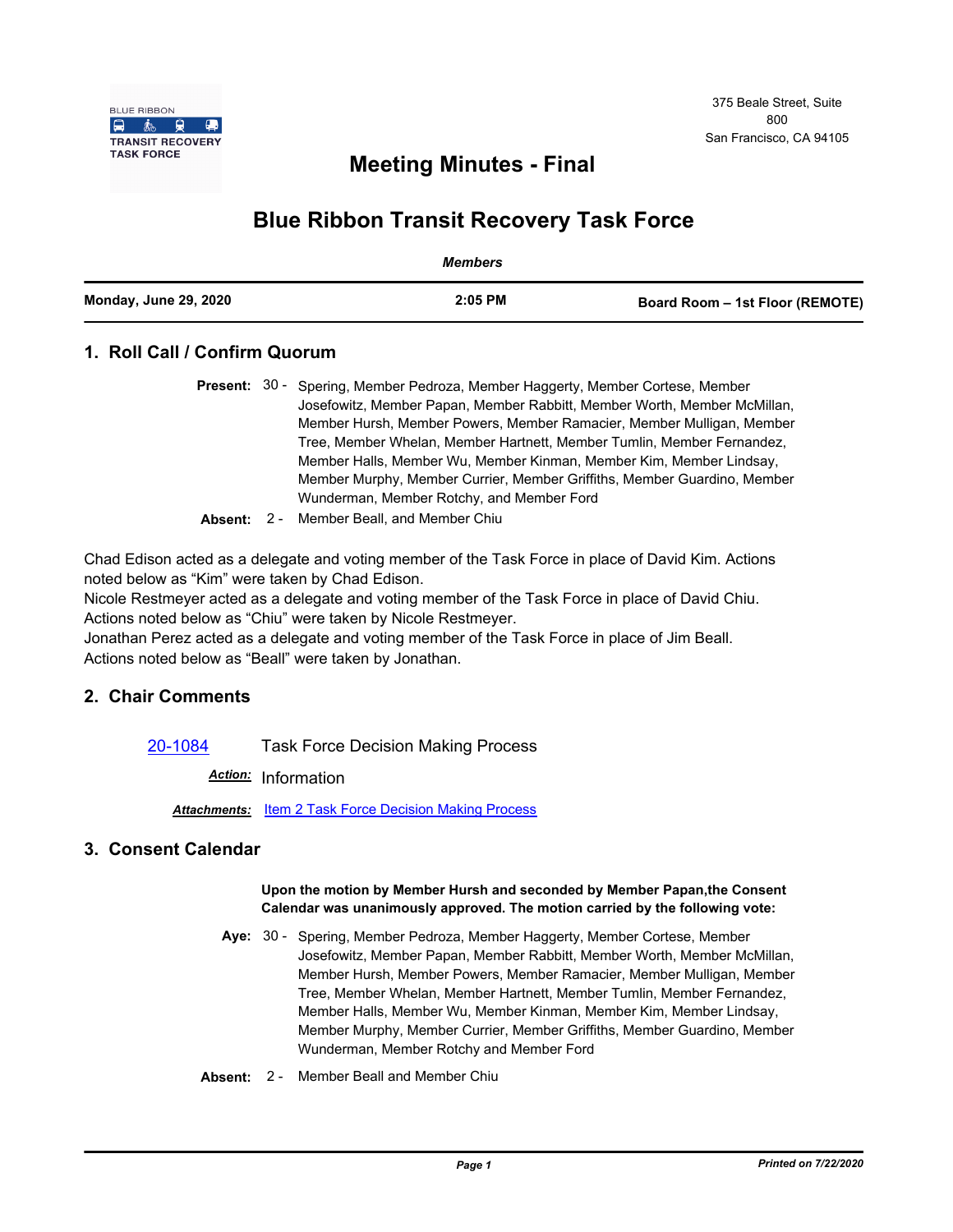**3a.** [20-1081](http://mtc.legistar.com/gateway.aspx?m=l&id=/matter.aspx?key=20945) Minutes of the June 15, 2020 Meeting *Action:* Task Force Approval

*Attachments:* [Item 3a Attach 1 Draft Minutes for 6\\_15\\_2020 BRTRTF.](http://mtc.legistar.com/gateway.aspx?M=F&ID=8cd37ebb-6f49-43d5-872a-7f2af56d5acd.pdf)

**3b.** [20-1057](http://mtc.legistar.com/gateway.aspx?m=l&id=/matter.aspx?key=20921) BRTRTF#2 Meeting Summary

*Action:* Task Force Approval

*Attachments:* [Item 3b BRTRTF #2 Meeting Summary Memo](http://mtc.legistar.com/gateway.aspx?M=F&ID=8b0f1909-3f8b-4c22-af6c-37a9d885754a.pdf)

### **4. Near-term Transit Recovery Strategies**

**4a.** [20-1032](http://mtc.legistar.com/gateway.aspx?m=l&id=/matter.aspx?key=20896) Transit Public Health and Safety Plan Transit Operators will present their Transit Public Health & Safety Plan. *Action:* Information

*Presenter:* Steve Kinsey, CivicKnit and Transit Operators

*Attachments:* [Item 4a MTC BRTF - Transit Health Plan Update 2020-06-29](http://mtc.legistar.com/gateway.aspx?M=F&ID=0674d826-3fc0-4d70-bedd-931ea12596ce.pdf)

The following individuals spoke on this Item: Adina Levin; Roland Lebrun; Aleta Dupree; Eugene Bradley; and John Courtney, President at Amalgamated Transit Union 265.

**4b.** [20-1033](http://mtc.legistar.com/gateway.aspx?m=l&id=/matter.aspx?key=20897) Near-term Recovery Update MTC staff will provide a brief update on coordination efforts.

*Action:* Information

*Presenter:* MTC Staff

Attachments: ltem 4b Attach 1 Updates BRTRTF 6-29-2020 [Item 4b Attach 2 Current Service Maps](http://mtc.legistar.com/gateway.aspx?M=F&ID=2629378f-b984-4de2-9848-73de3b64a30b.pdf)

[Item 4b Attach 3 Survey Poll summary](http://mtc.legistar.com/gateway.aspx?M=F&ID=67150c2b-3e10-44b0-a775-72ff7331afa9.pdf)

The following individuals spoke on this Item: Adina Levin; Aleta Dupree; and Eugene Bradley, founder of the Silicon Valley Transit Users.

**4c.** [20-1058](http://mtc.legistar.com/gateway.aspx?m=l&id=/matter.aspx?key=20922) Correspondence Received for Agenda Item 4

*Attachments:* [Item 4c Correspondence Received](http://mtc.legistar.com/gateway.aspx?M=F&ID=c1f7ea20-97f3-4af7-ba9c-94e671e5b935.pdf)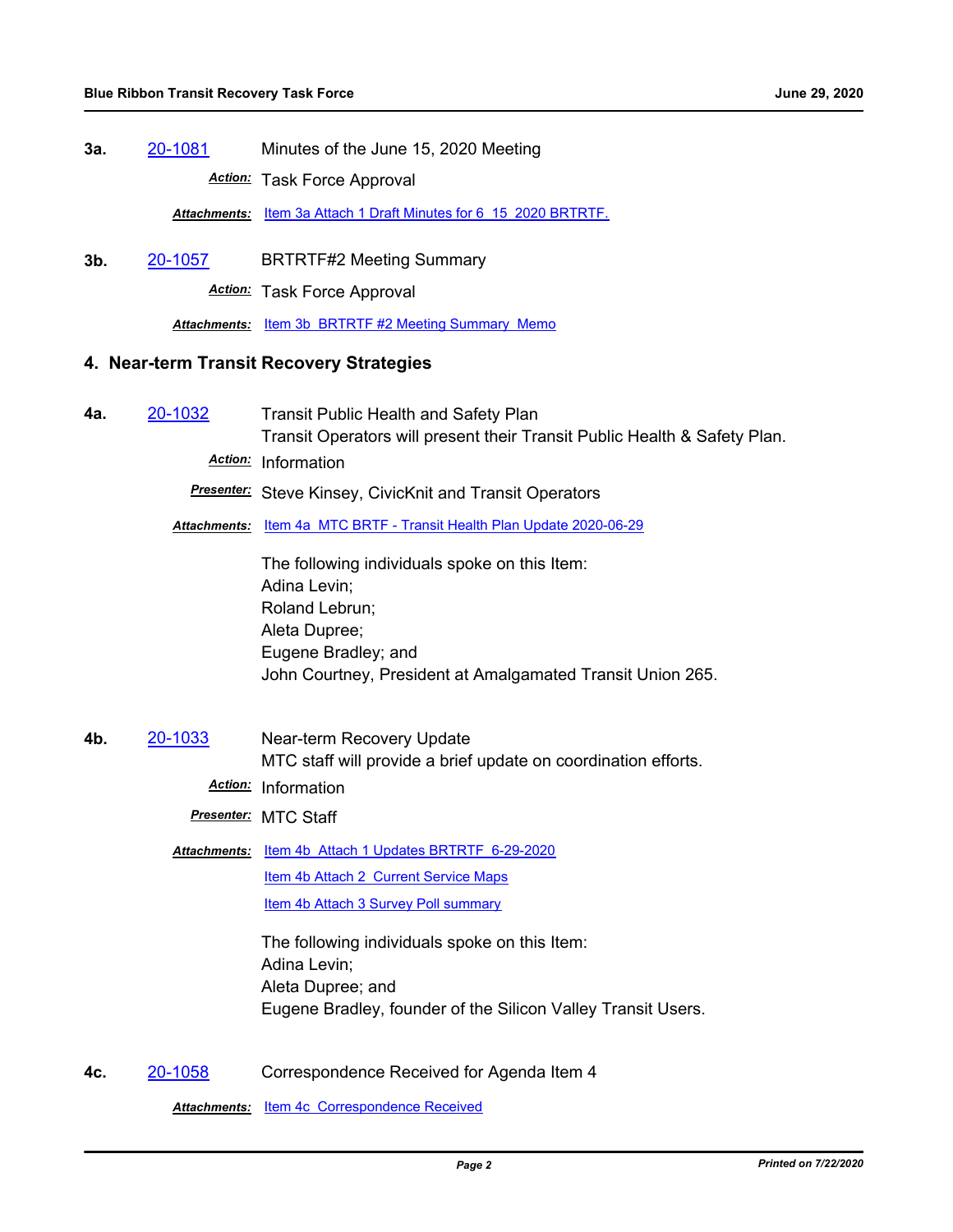## **5. CARES Phase 2 Funding Distribution Considerations**

- **5a.** [20-1034](http://mtc.legistar.com/gateway.aspx?m=l&id=/matter.aspx?key=20898) CARES Phase 2 Funding Distribution MTC staff will present a recommended funding distribution proposal on the remainder of the Coronavirus Aid, Relief, and Economic Security (CARES) Act funding to transit agencies (approximately \$500 million) for the Task Force to consider.
	- *Action:* Approval

### *Presenter:* MTC Staff

*Attachments:* [Item 5a\\_Attach 1 CARES Act](http://mtc.legistar.com/gateway.aspx?M=F&ID=486ca1fb-8c10-4b36-98af-46353ff09067.pdf)

The following individuals spoke on this Item: Alexis Tan, Santa Clara High School,Silicon Valley Youth Climate Action Team; Daniel Huynh, Santa Clara Student; Peri Plantenberg, Homestead High School, Silicon Valley Youth Climate Action Team; Katie Leong, Monta Vista High School,Silicon Valley Youth Climate Action Team; Hoai-An Truong, Mothers Out Front; Helen Deng, Junior High School Student, Silicon Valley Climate Strike; Carolyn Zhao, High School Student; Eugene Bradley, founder of Silicon Valley Transit Users; Roland Lebrun; Adina Levin, Friends of Caltrain; Rich Hedges; John Courtney, President at Amalgamated Transit Union 265; and Aleta Dupree.

Upon the motion by Member Mulligan and second by Member Hursh, to move the gradient vote on Item 5a, the motion carried by the following vote:

Option 1 (Strongly Agree): Spering, Halls, Hartnett, Hursh, McMillan, Mulligan, Pedroza, Powers,

Rabbitt, Ramacier, Rotchy, Tree, Tumlin, Whelan, Worth, and Wunderman

Option 2 (Reservations): Chiu, Beall, Ford, Guardino, Josefowitz, Murphy, and Papan,

Option 3 (Stand aside): Currier, Cortese, Griffiths, Kinman, and Wu

Option 4 (Block): Fernandez and Lindsay

Abstention: Kim

Task Force Member Haggerty Departed before the Vote.

### **5b.** [20-1059](http://mtc.legistar.com/gateway.aspx?m=l&id=/matter.aspx?key=20923) Correspondence Received for Agenda Item 5

*Attachments:* [Item 5b Correspondence Received](http://mtc.legistar.com/gateway.aspx?M=F&ID=7ec2b01e-1af3-4075-963f-58ea094d67d3.pdf)